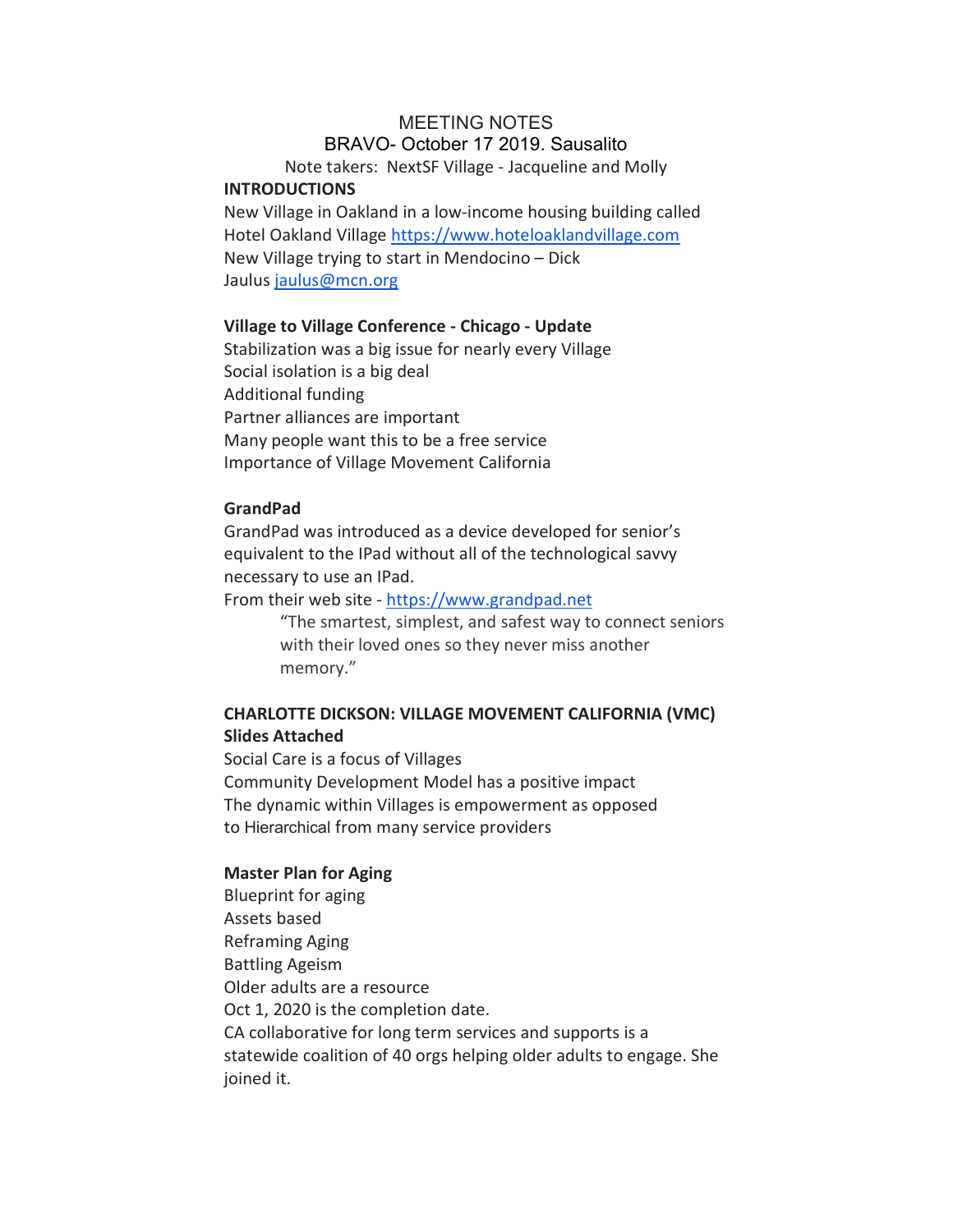The design consultants for the Scan Foundation are talking about the village model and peer-to-peer She says she's inviting people to join the Engage Master Plan for Aging team https://www.chhs.ca.gov/pledge-for-action

Two Stakeholder advisory committees. Charlotte and JZ did not get on either one

### Forgotten Middle

By 2030 43% of older adults will be considered the Forgotten Middle They will not eligible for most public programs They won't be able to afford senior housing or the cost of care

Future of Aging Middle class at risk of becoming poor 45% will have income below poverty level

Basic Labor force – school teachers, firefighters, small business owners Few have pension plans Dependence on retirement savings and social security Spending down is not a sustainable option! Discussion on Age-Friendly Community

### CARESTAR foundation

VMC submitted a planning grant to help VMC to build a plan to build a strong network to help develop health care partnerships. Villages have to partner with health care facilities to be a sustaining organization.

VMC Webinars https://villagemovementcalifornia.org/what-wedo/training-3

November 7, 2019, 10 to 11 am. Kate Hoepke (SF Village) is repeating her speech from Chicago. "Staking a Claim Communicating the Value Villages Offer to the Aging Continuum" December 10, 2019, 10 am to 11 am. "Social Connection: The Research and the Case for Villages"

#### PRESENTATION by BOLD

Happier healthier aging exercise experiences Discounted Bold memberships for Villages.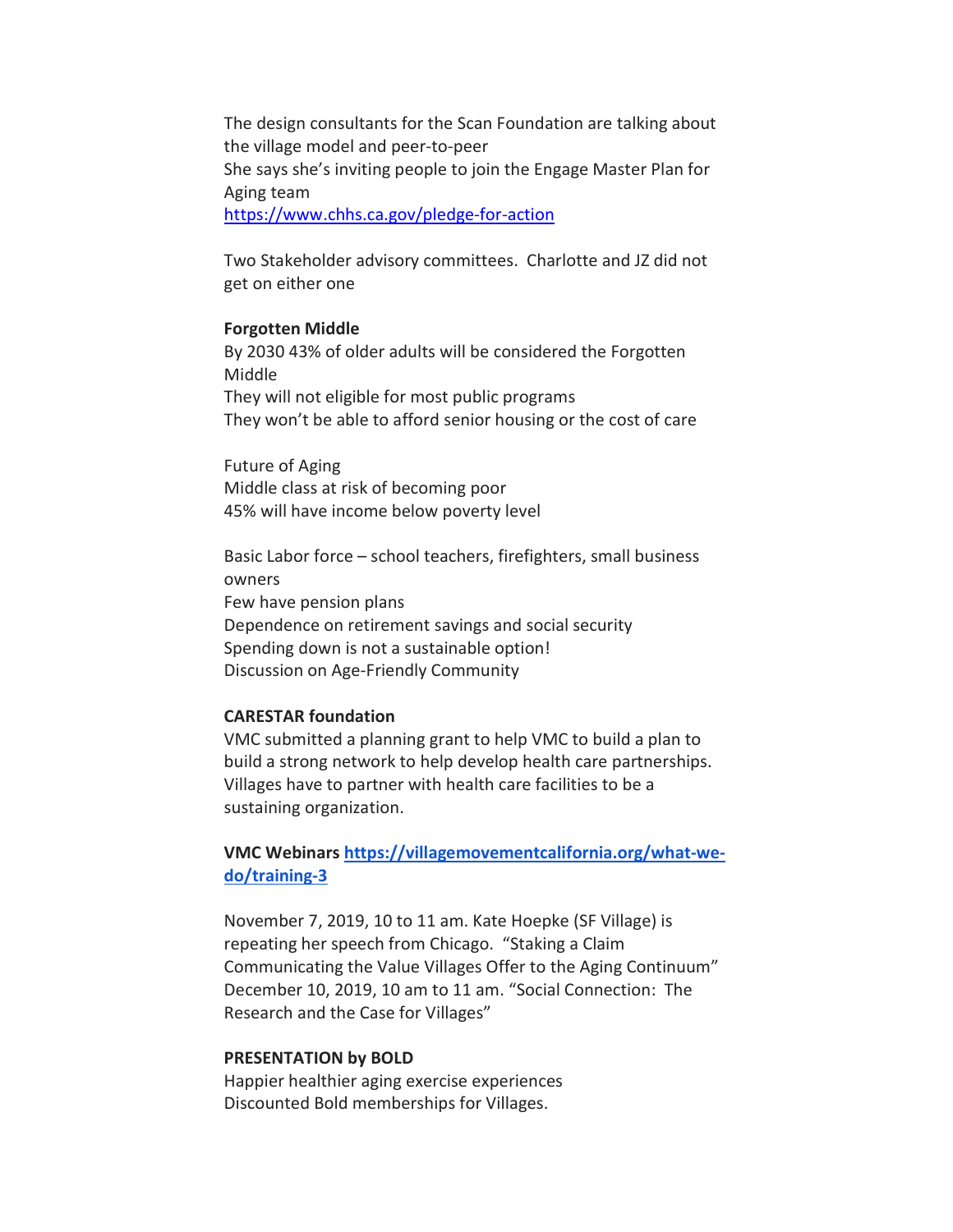Charlotte and Lauren comcharlotte@agebold.com lauren@agebold.com Web Site: http://www.agebold.com Literature attached

Guiding workouts led by expert trainers Safe and effective exercises to help you age stronger Online classes available 24-7 Tools to assess your strength mobility and balance

A digital online platform to help seniors age in place Online fall prevention program Free fitness programs Discounted rates

Operations and special projects - based in San Mateo

## More About Bold from Charlotte Edelson

At Bold, we are building products for happier, healthier aging and believe deeply in the mission of enabling aging in place. We have developed an online, personalized Fall Prevention Program to improve balance and prevent injuries in older adults. We're reaching out to villages that may want to introduce Bold as a benefit to their members.

Bold members get:

- Safe and effective exercises developed with doctors, kinesiologists and fitness experts
- Online classes available 24/7
- Tools to assess and track strength, mobility and balance
- Motivation and accountability from Bold's team to encourage more physical activity
- Resources and information about happier, healthier aging

Additionally, we want to ensure that all attendees have full access to our website. Please share this

link (https://beta.agebold.com/?src\_id=village) with your email list. We would love to hear some initial reactions to Bold.

## GROUP DISCUSSION PERIOD

Attendees were broken up into 6 persons per group with no one from the same village in a group. They were asked to discuss the following three questions and report their findings back to the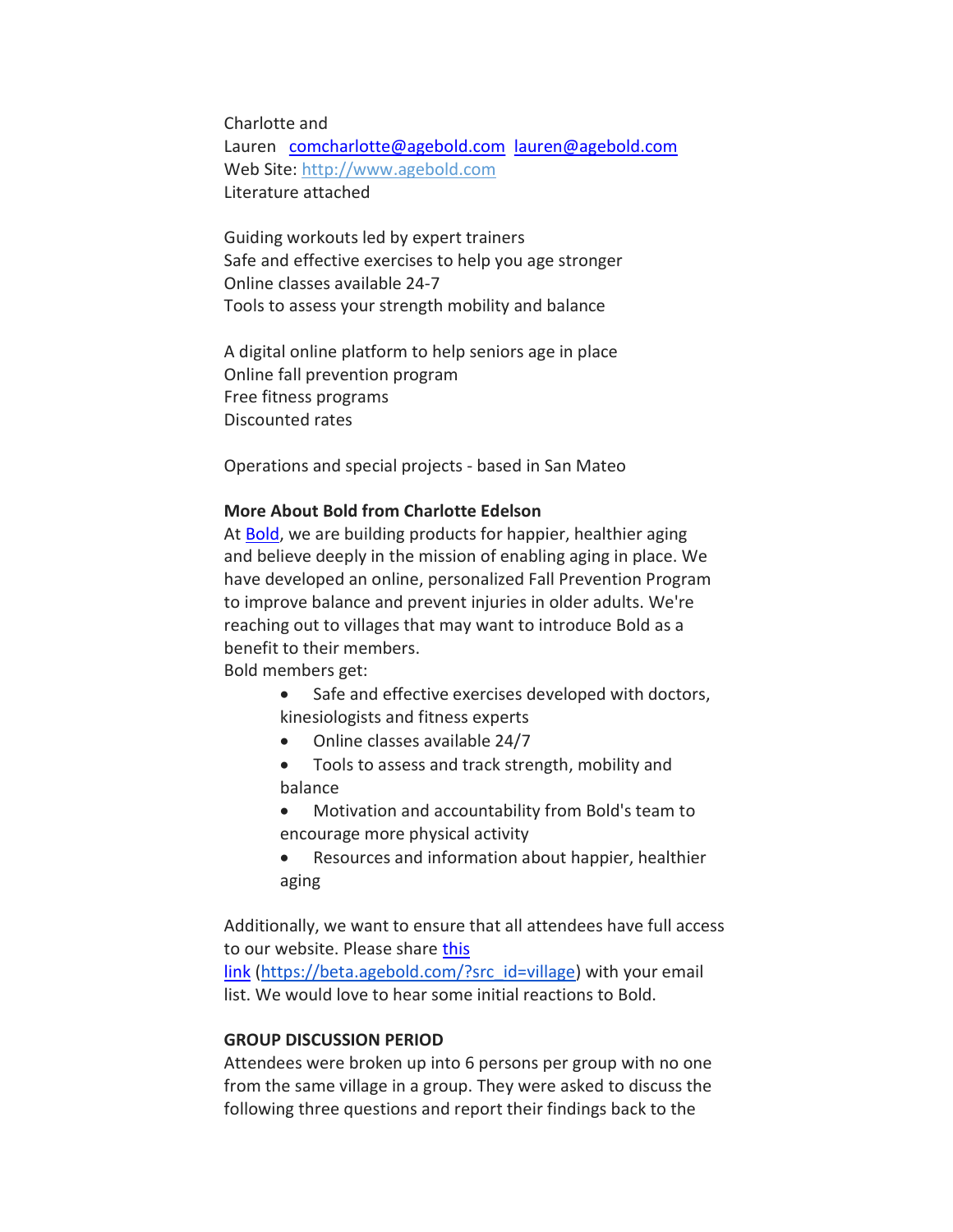entire group. The group spokespersons will be documenting their findings and sending them to Pete Bardea who, along with Bev Adams, will summarize them and send them out to the entire BRAVO community. If you were unable to attend the conference and would like to submit your ideas as well, please submit them to Pete Bardea at apbard@aol.com before the end of the month.

The questions were:

1. What one activity in your office do you/would you like to outsource?

2. What is one new thing happening in your Village (ex. program/staff position/event) that you are excited about? 3. If your village received a one-time gift of \$100,000, what would you do with it?

### BRAVO MEETING NOTES (after lunch)

## DATA REPORTING

Pete Bardea, a volunteer with Clayton Valley Village, provided a great overview of his MS Access database ("HV Reporting") for reporting. He showed many of the helpful reports available. Lisa Brinkman: "Pete's db helps us see what's not happening that needs to be happening i.e. it shows data like members with no activity or volunteers with no activity." This is very helpful to see who isn't engaged in the organization to determine if they need more attention, more to do or no longer want to be in the village.

Molly Tello can't say enough good stuff about Pete's support for anyone who runs reports, uses Helpful Village and needs assistance. His expertise patience and positive friendly way are a true gift to the Villages. A huge thank you to Pete for all his help with reporting!

The "HV Reporting" database is free to all villages using the Helpful Village web platform. For users of other web platforms, Pete is willing to investigate the possibility of developing a "Bridge" database to import the appropriate data and transform it to look like it came from Helpful Village so it can be directly imported into the "HV Reporting" database. If you are interested in learning more, contact Pete at apbard@aol.com. If you don't currently own MS Access, it is available to non-profits from Tech Soup for \$10.00. https://www.techsoup.org

#### Next BRAVO Meeting